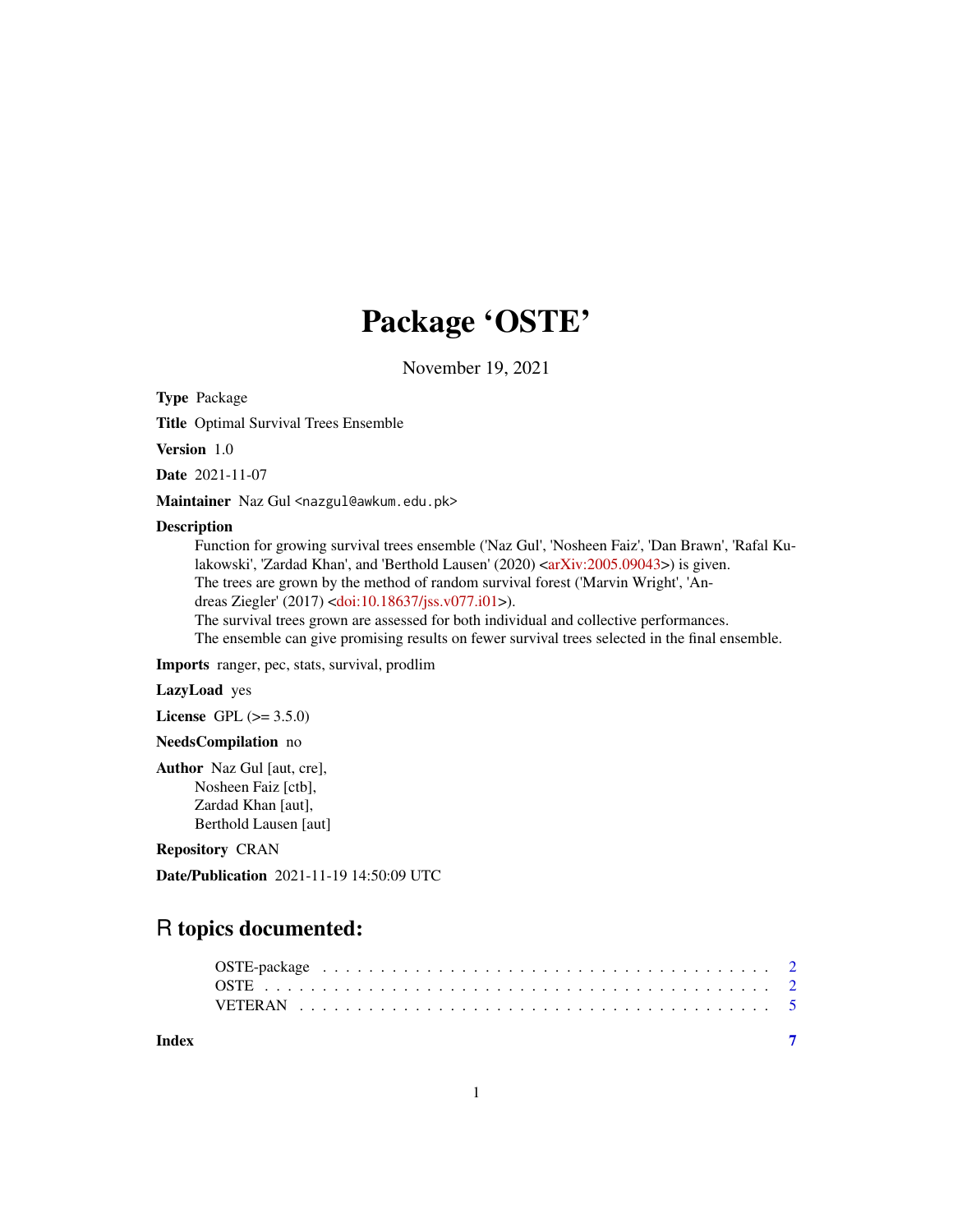#### Description

This package consists of function for growing survival trees ensemble, that are grown by the method of random survival forest. The survival trees grown are assessed for both individual and collective performances. The ensemble can give promising results on fewer survival trees selected based on their individual and collective performance in the final ensemble.

#### Details

| Package: | OSTE             |
|----------|------------------|
| Type:    | Package          |
| Version: | 1.0              |
| Date:    | $2021 - 11 - 07$ |
| License: | GPL $(>= 3.5.0)$ |

#### Author(s)

Naz Gul, Nosheen Faiz, Zardad Khan and Berthold Lausen.

Maintainer: Naz Gul <nazgul@awkum.edu.pk>

#### References

Gul, N., Faiz, N., Brawn, D., Kulakowski, R., Khan, Z., & Lausen, B. (2020). Optimal survival trees ensemble. arXiv preprint arXiv:2005.09043.

OSTE *Optimal Survival Tree Ensemble*

#### Description

Optimal survival trees ensemble is the main function of OSTE package that grows a sufficiently large number, t.initial, of survival trees and selects optimal survival trees from the total trees grown by random survival forest. Number of survival trees in the initial set, t.initial, is chosen by the user. If not chosen, then the default t.initial = 500 is used. Based on empirical investigation, t.initial =1000 is recommended.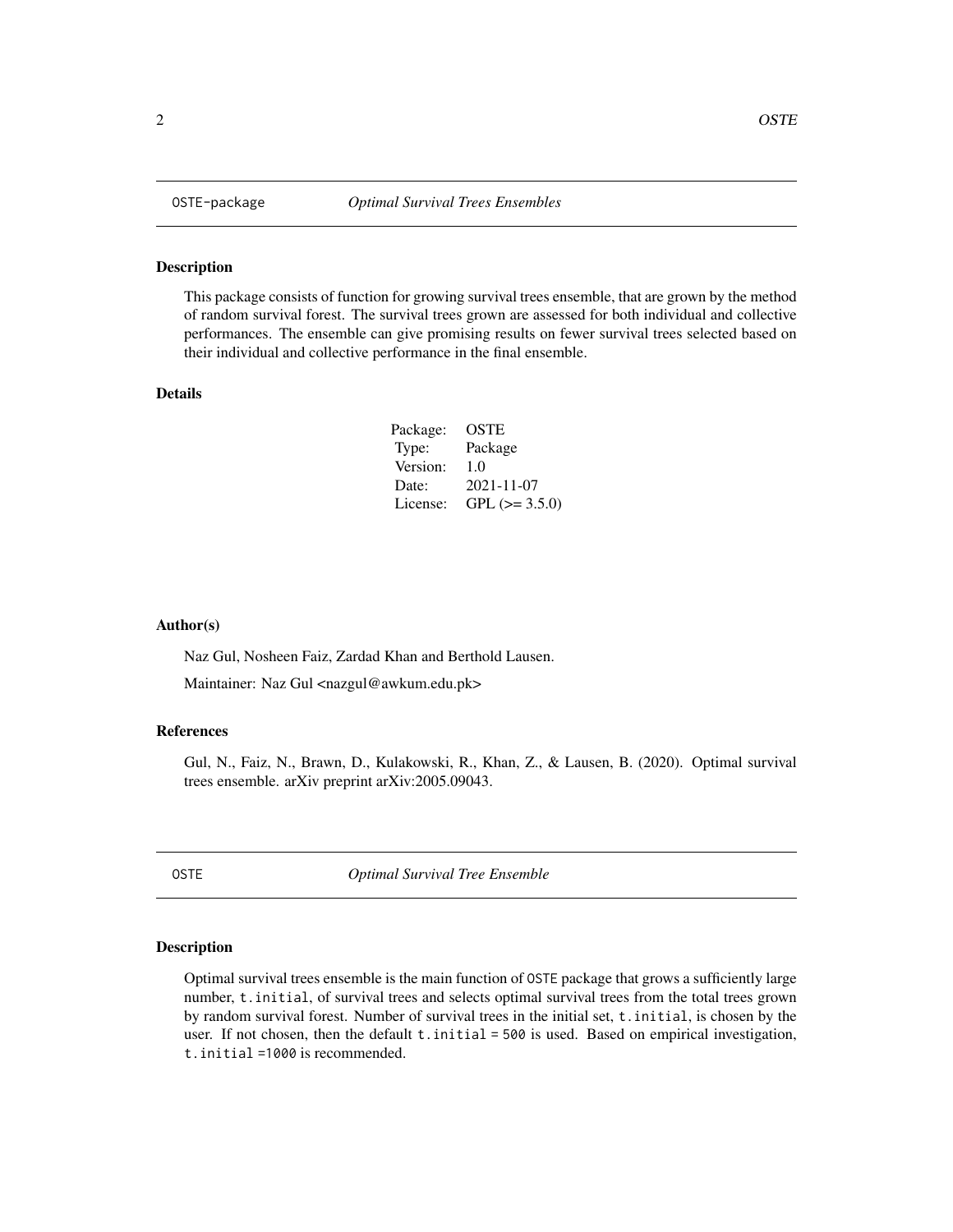#### $OSTE$  3

#### Usage

```
OSTE(formula = NULL, data, t.initial = NULL, v.size = NULL, mtry = NULL, M = NULL,
minimum.node.size = NULL, always.split.features = NULL, replace = TRUE,
splitting.rule = NULL, info = TRUE)
```
#### Arguments

| formula               | Object of class formula describing the required model to be fitted. Interaction<br>terms are not supported in the current version.                                            |
|-----------------------|-------------------------------------------------------------------------------------------------------------------------------------------------------------------------------|
| data                  | A nxd matrix or data frame of n observations on d features along with response<br>variables that are described by the formula.                                                |
| t.initial             | Number of survival trees to be grown initially. If equal to NULL then the defalut<br>of t. initial = 500 is taken. A recommended value is t. initial = $1000$ .               |
| v.size                | Portion of data used for validation in the second phase <i>i.e.</i> for assessing survival<br>trees performance in the ensemble. If equal to NULL then the defalut v.size=0.1 |
| mtry                  | Number of features selected at random at each node of the survival trees for<br>splitting. If equal to NULL then the default $sqrt(d)$ is taken.                              |
| M                     | Percent of the best t. initial survival trees to be selected on the basis of their<br>performance on out-of-bag observations. For selecting 20% of trees, take M=0.2.         |
| minimum.node.size     |                                                                                                                                                                               |
|                       | Minimal node size. If equal to NULL then the default minimum. node. $size = 3$ is<br>executed.                                                                                |
| always.split.features |                                                                                                                                                                               |
|                       | Vector of variable names if desired to be always selected in addition to the miry<br>variables tried for splitting.                                                           |
| replace               | Whether sampling should be done with or without replacement.                                                                                                                  |
|                       | splitting.rule Splitting rule."logrank", "C" or "maxstat" are suported with default "logrank".                                                                                |
| info                  | If TRUE, displays process status.                                                                                                                                             |

#### Details

Large values are recommended for t. initial for better performance as possible under the available computational resources. The log-rank test statistic is used as defalut, A C-index based splitting rule (Schmid et al. 2015) and maximally selected rank statistics (Wright et al. 2016) are available. The C-index shows better predictive performance in case of high censoring rate, where logrank is best for situations where the data are noisy (Schmid et al. 2015).

#### Value

unique.death.times

|        | Unique death times.                                                |
|--------|--------------------------------------------------------------------|
| CHF    | Estimated cumulative hazard function for each observation.         |
|        | Survival_Prob Estimated survival probability for each observation. |
|        | trees_selected Number of trees selected.                           |
| mtry   | Value of mtry used.                                                |
| forest | Saved forest for prediction purposes.                              |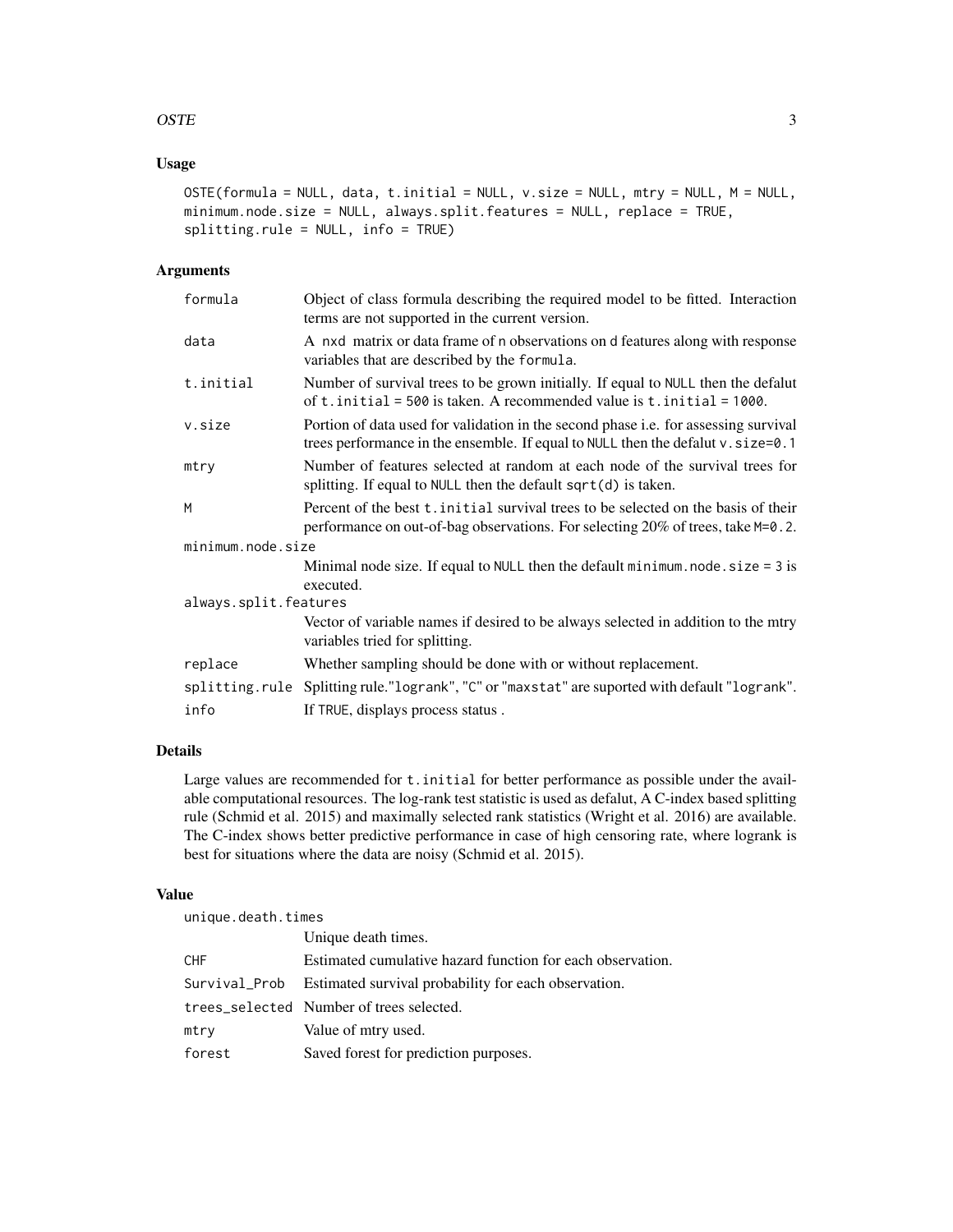#### <span id="page-3-0"></span>**Note**

In the case of missing values in any dataset prior action needs to be taken as the fuction can not handle them at the current version. Moreover, the status/delta variable in the data must be code as 0, 1.

#### Author(s)

Naz Gul, Nosheen Faiz, Zardad Khan and Berthold Lausen.

#### References

Marvin N. Wright, Andreas Ziegler (2017). ranger: A Fast Implementation of Random Forests for High Dimensional Data in C++ and R. Journal of Statistical Software, 77(1), 1-17. doi:10.18637/jss.v077.i01

Terry Therneau, Beth Atkinson and Brian Ripley (2015) rpart: Recursive Partitioning and Regression Trees. R package version 4.1-10. https://CRAN.R-project.org/package=rpart

Ulla B. Mogensen, Hemant Ishwaran, Thomas A. Gerds (2012). Evaluating Random Forests for Survival Analysis Using Prediction Error Curves. Journal of Statistical Software, 50(11), 1-23. URL http://www.jstatsoft.org/v50/i11/.

Schmid, M., Wright, M. N. & Ziegler, A. (2016). On the use of Harrell's C for clinical risk prediction via random survival forests. Expert Syst Appl 63:450-459. http://dx.doi.org/10.1016/j.eswa.2016.07.018.

Wright, M. N., Dankowski, T. & Ziegler, A. (2017). Unbiased split variable selection for random survival forests using maximally selected rank statistics. Stat Med. http://dx.doi.org/10.1002/sim.7212.

Zardad Khan, Asma Gul, Aris Perperoglou, Osama Mahmoud, Werner Adler, Miftahuddin and Berthold Lausen (2015). OTE: Optimal Trees Ensembles for Regression, Classification and Class Membership Probability Estimation. R package version 1.0. https://CRAN.R-project.org/package=OTE

Gul, N., Faiz, N., Brawn, D., Kulakowski, R., Khan, Z., & Lausen, B. (2020). Optimal survival trees ensemble. arXiv preprint arXiv:2005.09043.

#### See Also

#### [VETERAN](#page-4-1)

#### Examples

```
#Load the data
data(VETERAN)
library(survival)
library(prodlim)
library(ranger)
library(pec)
#Divide the data into training and test parts
```
predictSurvProb.ranger <- function (object, newdata, times, ...) {

ptemp <- ranger:::predict.ranger(object, data = newdata, importance = "none")\$survival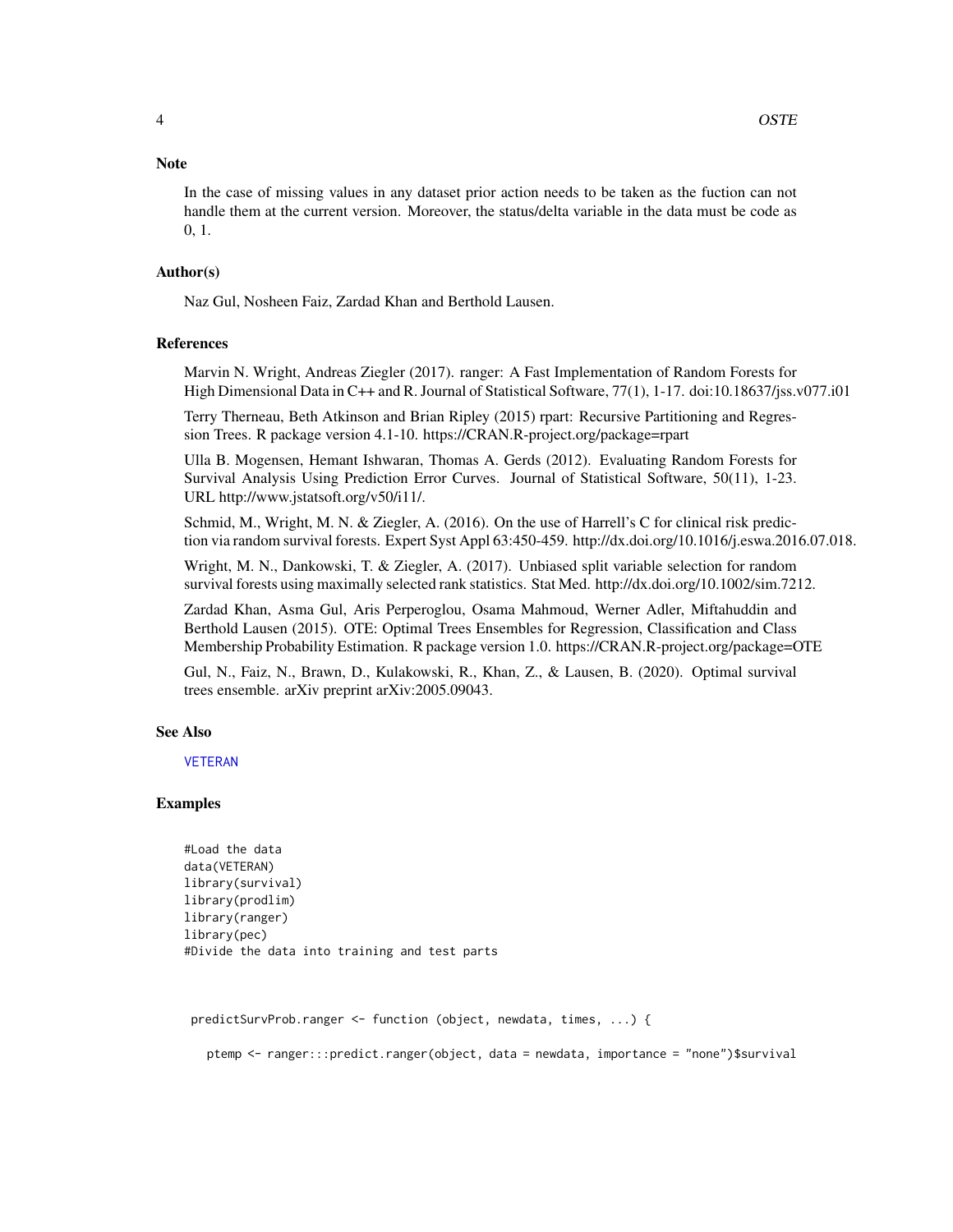```
pos <- sindex(jump.times = object$unique.death.times,
                            eval.times = times)
    p \leftarrow \text{cbind}(1, \text{ptemp})[, pos + 1, \text{drop} = \text{FALSE}]if (NROW(p) != NROW(newdata) || NCOL(p) != length(times))stop(paste("\nPrediction matrix has wrong dimensions:\nRequested newdata x times: ",
                NROW(dts[trainind,]), " x ", length(1), "\nProvided prediction matrix: ",
                  NROW(p), " x ", NCOL(p), "\n\cdot \ln \n\cdot \n\cdot sep = ""))
   p
 }
n <- nrow(VETERAN)
trainind <- sample(1:n,n*0.7)
testind \leq (1:n)[-training]# Grow OSTE on the training data
OSTE.fit <- OSTE(Surv(time,status)~.,data=VETERAN[trainind,],t.initial=100)
# Predict on the test data
pred <- ranger:::predict.ranger(OSTE.fit$forest,data=VETERAN[testind,])
# Index various values
pred$survival
pred$survival
#etc.
# To calculate IBS
# Create formula
frm \leq as.formula(Surv(time, status) \sim trt + celltype + karno + diagtime + age + prior)
PredError <- pec(object=OSTE.fit$forest, exact==TRUE,
                    formula = frm, cens.model="marginal",
                    data=VETERAN[testind,], verbose=F)
IBS <- crps(object = PredError, times =100, start = PredError$start)[2,1]
IBS
```
<span id="page-4-1"></span>VETERAN *Data on randomized trial of two treatment procedures for lung cancer.*

#### Description

The data set consist of a total 137 observations on 8 variables. The variables consist of the type of lung cancer treatment i.e 1 (standard) and 2 (test drug), cell Type, Status, that denotes the status of the patient as 1 (dead) or 0 (alive), survival time in days since the treatment, Diag, the time since diagnosis in months, age in years, the Karnofsky score, therapy that denotes any prior therapy 0 (none), 1 (yes).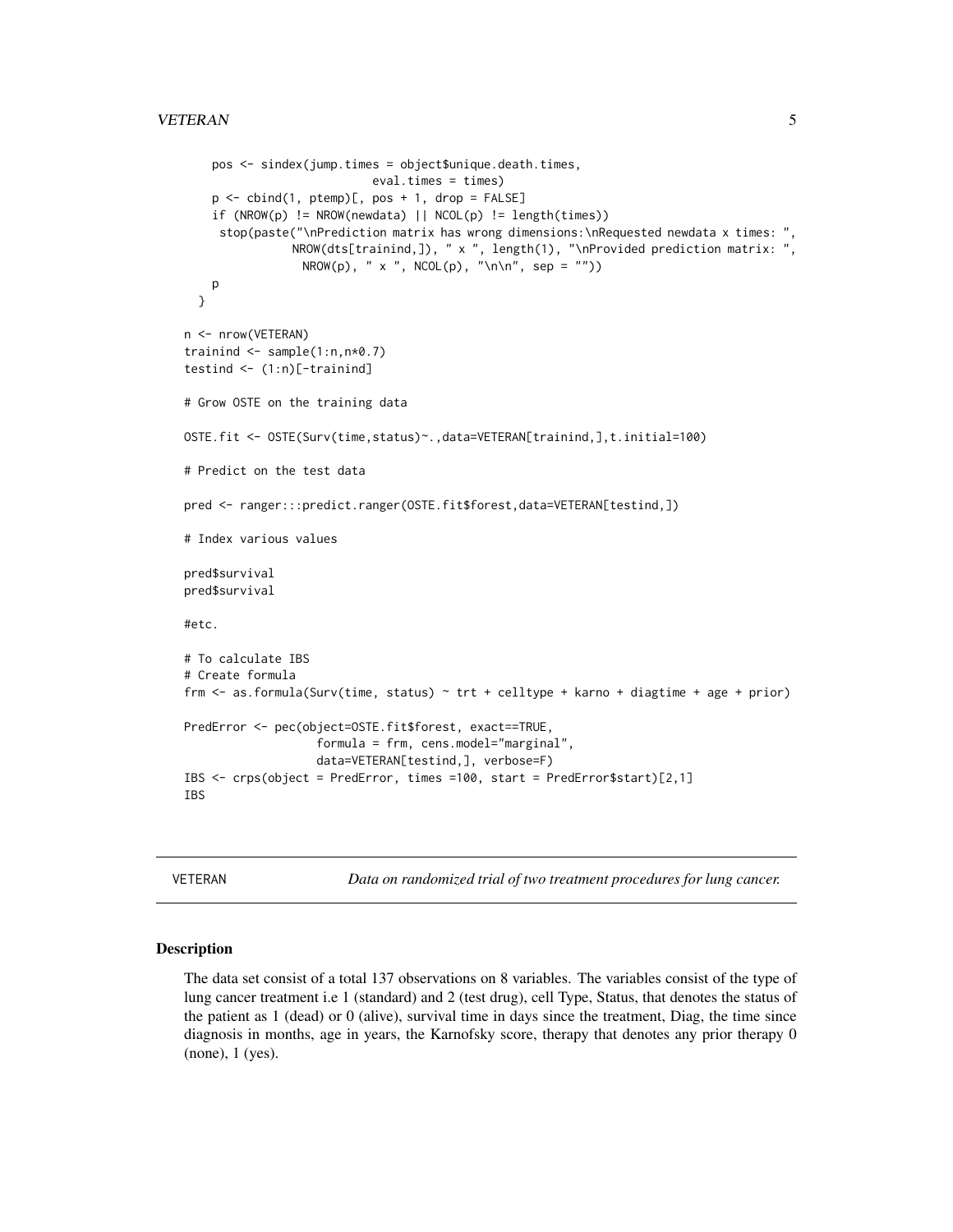#### Usage

data("VETERAN")

#### Format

A data frame with 137 observations on the following 8 variables.

trt a numeric vector denoting type of lung cancer treatment i.e 1 (standard) and 2 (test drug).

celltype a factor with levels squamous, smallcell, adeno and large.

time a numeric vector denoting survival time in days since the treatment.

status a numeric vector that denotes the status of the patient as 1 (dead) or 0 (alive).

karno a numeric vector denoting the Karnofsky score.

diagtime a numeric vector denoting the time since diagnosis in months.

age age in years.

prior a numeric vector denoting prior therapy; 0 (none), 1 (yes).

#### References

Therneau T (2015). A Package for Survival Analysis in S. version 2.38, <URL: https://CRAN.Rproject.org/package=survival>.

Terry M. Therneau and Patricia M. Grambsch (2000). Modeling Survival Data: Extending the Cox Model. Springer, New York. ISBN 0-387-98784-3

#### Examples

#To load the data data(VETERAN) # To see the structure str(VETERAN) #etc.